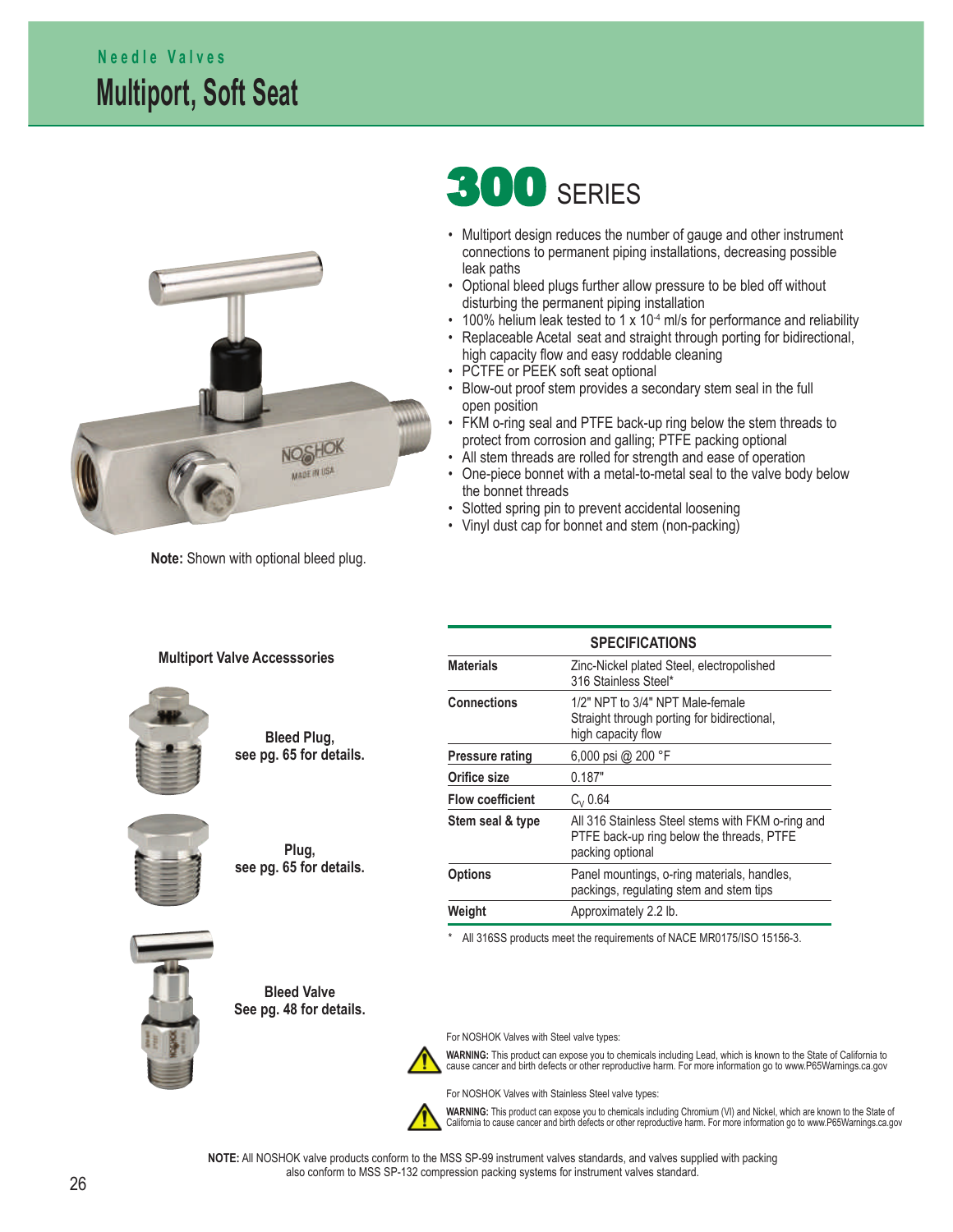

| <b>SERIES</b>           |            | 300 Series, soft seat |                                         |
|-------------------------|------------|-----------------------|-----------------------------------------|
| <b>CONNECTION SIZES</b> | 04         | 1/2" NPT              | 0604 3/4" NPT male - 1/2" NPT female    |
| <b>VALVE TYPES</b>      | <b>MFC</b> | Male-Female, Steel    | <b>MFS</b> Male-Female, Stainless Steel |

**Please consult your local NOSHOK Distributor or NOSHOK, Inc. for availability and delivery information.**

| <b>FXAMPIF</b> |                               |  | $304 - MFC$ |
|----------------|-------------------------------|--|-------------|
|                |                               |  |             |
| Series         | 300 soft seat <i>__</i>       |  |             |
|                |                               |  |             |
|                | Valve type Male-female, Steel |  |             |

To meet all of your specific application requirements, the following additional options are available for these needle valves. To order all or any of these options, simply add them to the part number as shown in the diagram below.

**NOTE 1: The example shown includes ALL possible additional options. Please include ONLY the options required for your application when building your part number. (EXAMPLE: 304-MFC-HL5)**

**NOTE 2:** When a packing option is selected, an o-ring option is NOT available.

| <b>ORDERING INFORMATION - ADDITIONAL OPTIONS</b> |     |                                        |  |                                      |  |         |
|--------------------------------------------------|-----|----------------------------------------|--|--------------------------------------|--|---------|
| <b>SOFT SEATS</b>                                |     | PK1 PEEK                               |  | <b>KF1 PCTFE</b>                     |  |         |
| <b>PACKING</b>                                   |     | P1 PTFE                                |  |                                      |  |         |
| <b>STEM TIP</b>                                  |     | <b>T1</b> Non-rotating (316 Stainless) |  |                                      |  |         |
| O-RINGS*                                         |     | EM1 EPDM                               |  | <b>KZ1</b> FFKM (Perfluoroelastomer) |  | NB1 NBR |
| <b>PANEL MOUNTINGS</b>                           | PM1 | Panel mount (1 nut)                    |  | <b>PM2</b> Panel mount (2 nuts)      |  |         |
| <b>HANDLES</b>                                   | HL4 | 1-3/8" Phenolic                        |  | HL5 1-3/4" Phenolic                  |  |         |

**Please consult your local NOSHOK Distributor or NOSHOK, Inc. for availability and delivery information.**

\* Other o-ring materials available on request.

### **NOTE: Plugs and bleed plugs are available and can be ordered separately, see page 65.**

Please note that the standard o-ring in all the NOSHOK valves is FKM and the standard handles are "T" handles (HL2).

The handle material will always match the material of the valve, unless otherwise specified. For example, the "T" handle (HL2) on the 304-MFC will be Steel. When only the standard configuration is needed, no additional designations are necessary. Please consult the factory for special application requests.

| <b>EXAMPLE with Additional Options</b> |  | $304 - MFC - PK1 - P1 - HL5$ |
|----------------------------------------|--|------------------------------|
|                                        |  |                              |
|                                        |  |                              |
|                                        |  |                              |
|                                        |  |                              |
|                                        |  |                              |
|                                        |  |                              |
|                                        |  |                              |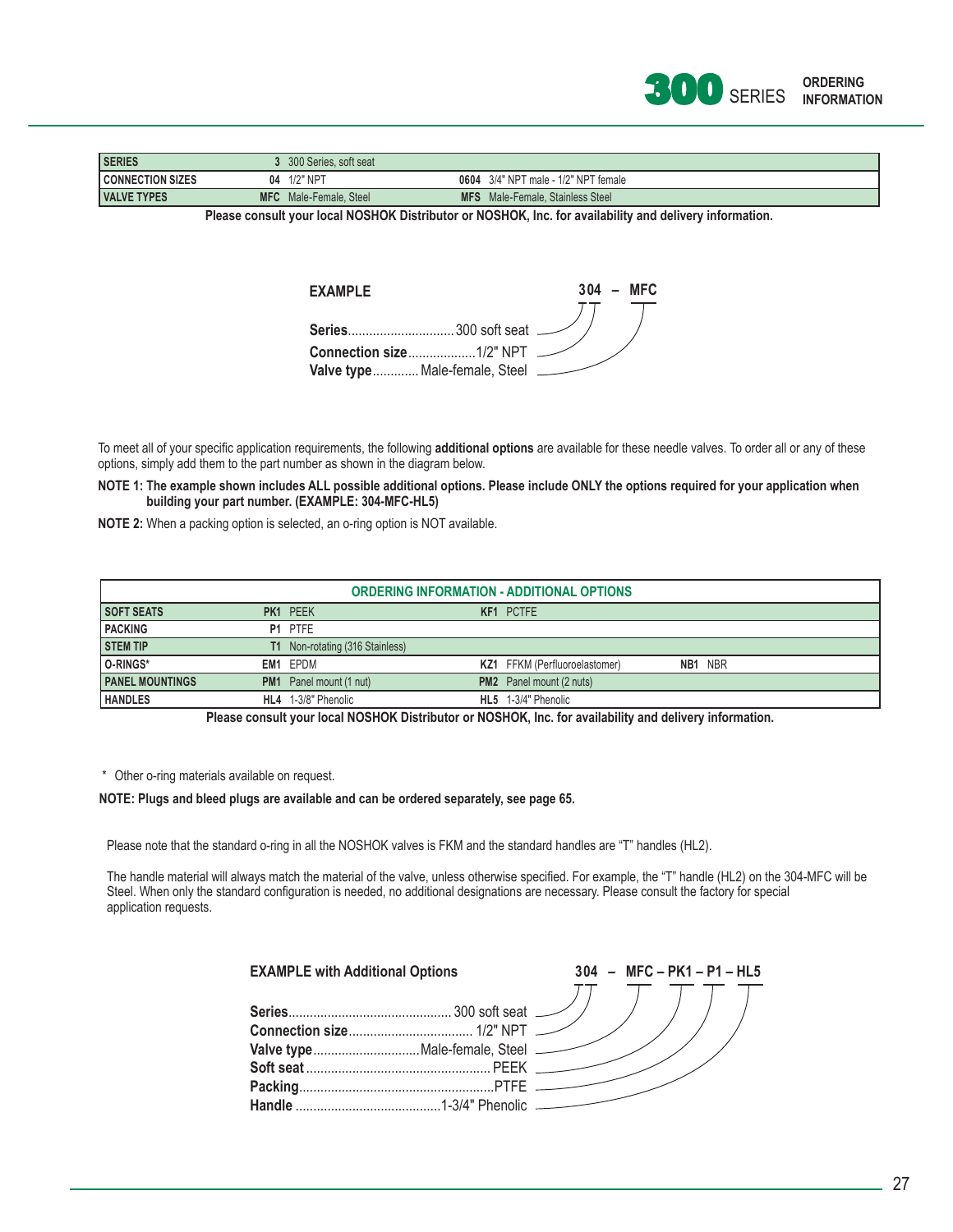## **Dimensions N e e d l e V a l v e s**

 $\begin{picture}(180,10) \put(0,0){\line(1,0){10}} \put(10,0){\line(1,0){10}} \put(10,0){\line(1,0){10}} \put(10,0){\line(1,0){10}} \put(10,0){\line(1,0){10}} \put(10,0){\line(1,0){10}} \put(10,0){\line(1,0){10}} \put(10,0){\line(1,0){10}} \put(10,0){\line(1,0){10}} \put(10,0){\line(1,0){10}} \put(10,0){\line(1,0){10}} \put(10,0){\line($ 



**Male-Female** 



**For panel mount, packing, & stem tip dimensions, see pgs. 64-67.**

**Front View**